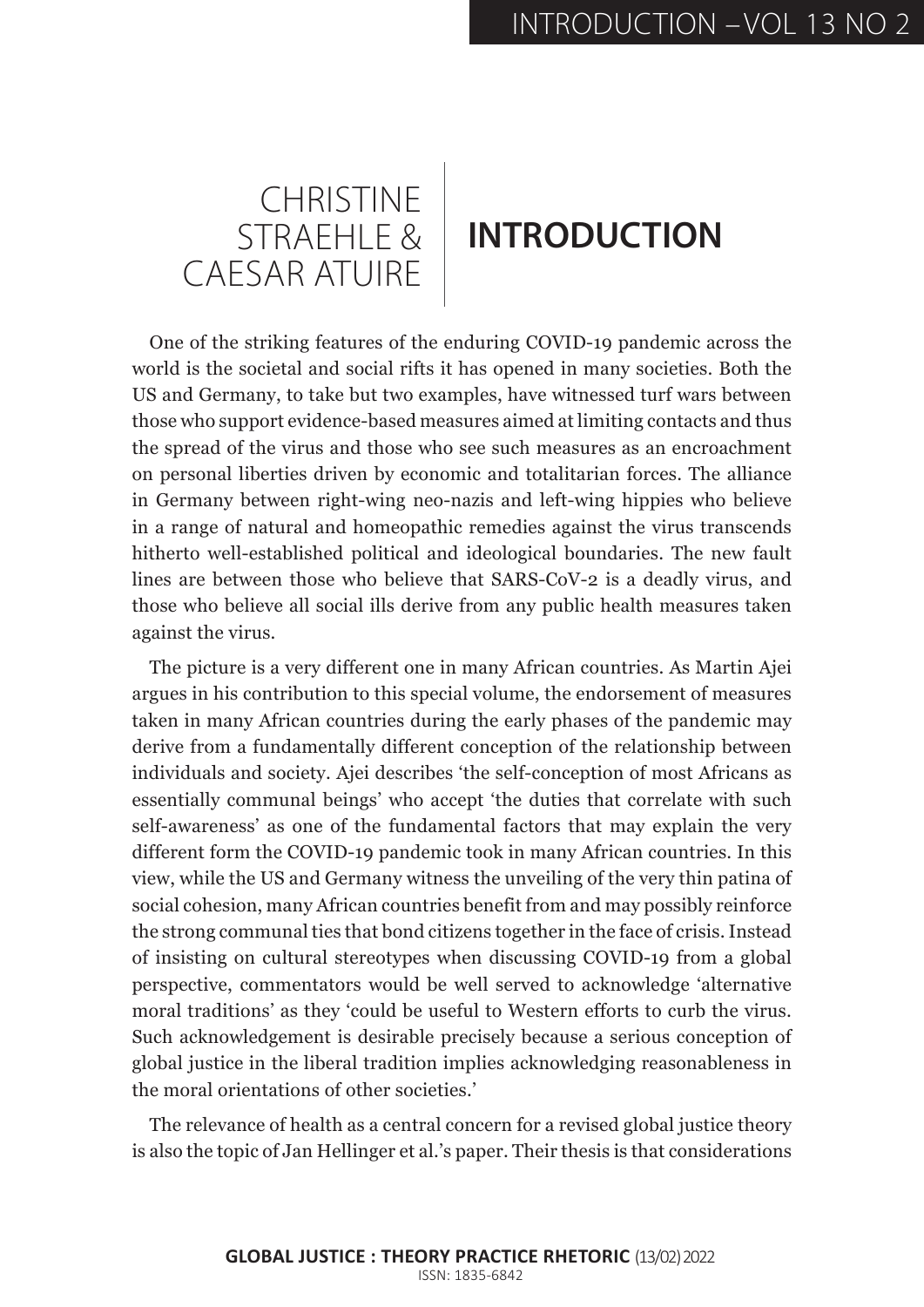of health need to move front and centre into theorizing about global justice, rather than being considered a mere application of justice theories. Surely one lesson all countries have learned from the pandemic is that we need a global public health ethics, as Heilinger et al maintain. The authors suggest several principles that should guide the design of such an ethical blueprint; most notably, they argue that global public health principles ought to 'pay attention to the social, structural origins of the unequal distribution of advantages and disadvantages in domestic societies and the global society, to prevent that the already disadvantaged will disproportionately suffer from harms resulting from COVID-19.' The advent of new COVID variants of concern has taught the global community about the risks of ignoring this insight in light of unequal vaccine allocation and the ensuing vulnerability not only of disadvantaged populations but the global effort to subdue the virus. As Heilinger et al. end, '[p]andemics are as much social and political as they are biological.' They can only be combatted effectively if a global right to health is implemented. The ideas in Hellinger et al.'s work are useful as nations begin to deliberate on the structure and content of a future global pandemic treaty.

A *human* right to health is also the subject of Nicole Hassoun's paper. But rather than describing what content such a right should have, as Heilinger et al. propose, Hassoun argues that such a human right requires a particular virtue to be realized – what she calls the 'virtue of creative resolve.' It may seem counterintuitive to conceptualize global justice duties in terms of virtue – something more often encountered in ethical theories concerned with human behavior, rather than as an action guiding principle. However, Hassoun argues that the virtue of creative resolve is what the realization of a human right to health demands. The virtue describes a kind of resolve that 'embodies a fundamental commitment to finding creative solutions to what appear to be tragic dilemmas.' It is certainly undisputable that the COVID-19 pandemic has raised many tragic dilemmas across the world: think here of the hotly disputed issue between preserving health resources, on the one hand, and restrictions to individual liberties on the other. Or think of health care triage in the face of scarce health resources. According to Hassoun, and echoing Heilinger et al., the human right to health

generates independent obligations to ensure that everyone has the socially controllable determinants of health where possible […] Those who have creative resolve: 1) question evidence that we cannot meet significant moral duties; 2) seek out creative ways to fulfill these duties; and 3) act to fulfill them.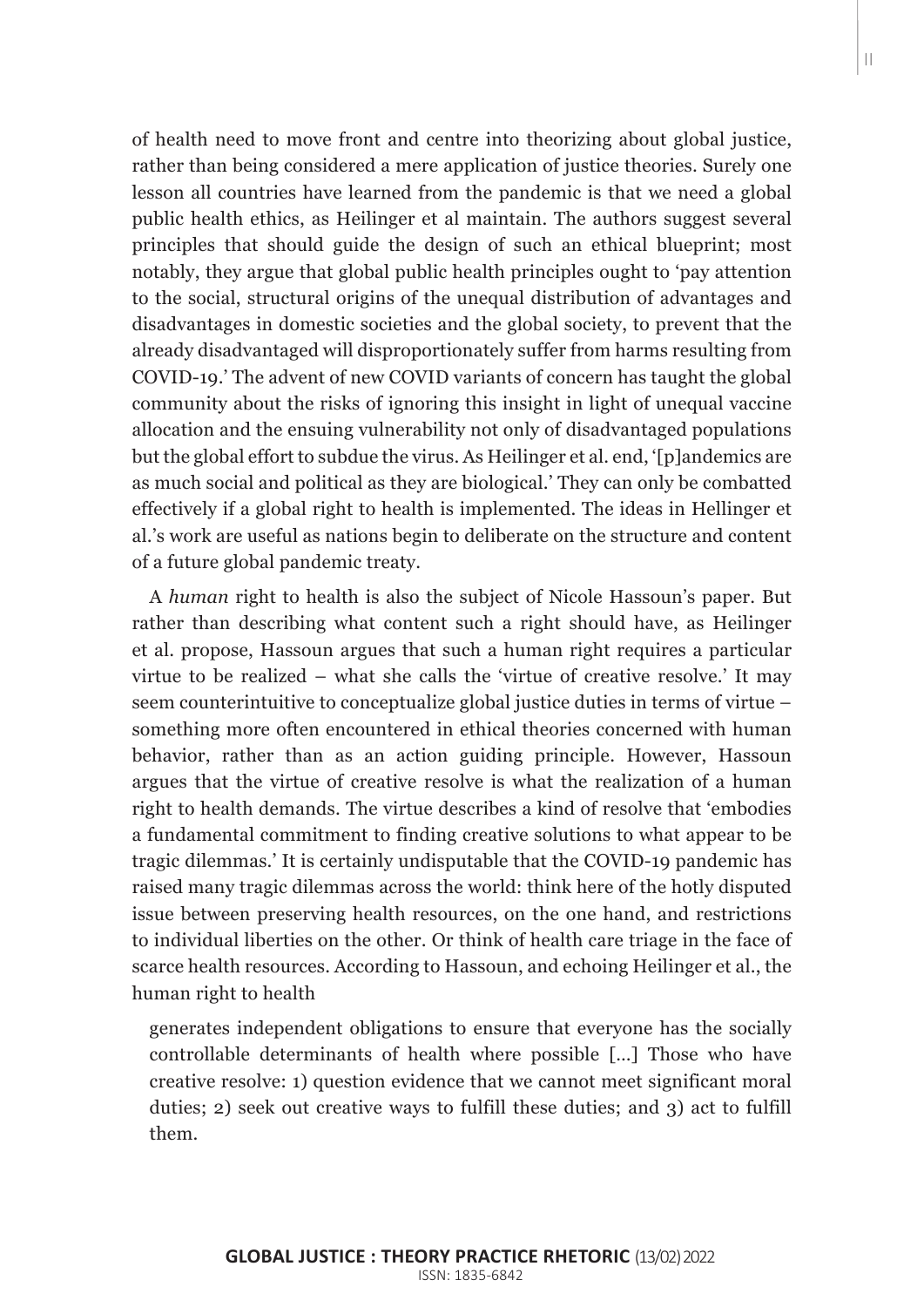In this view, the duty of creative resolve is a tool for change, and a lens human rights activists can use to criticize all manners of policy-making that pertain to health. In this vein, the virtue of creative resolve can help develop a global public health ethics that is wedded to the principles of global justice. When designing these principles, Atuire and Bull argue that a new, decolonialized approach to global health research needs to be applied. Much like Heilinger et al., Atuire and Bull observe that 'a notable characteristic of the COVID-19 pandemic is the way it exposes inequalities and systemic fragilities' within and across countries, 'with specific attention being drawn to the devastating impact of COVID-19 on low- income and marginalised communities.' To combat the unequal capacities communities have when addressing the challenges of the COVID-19 pandemic, Atuire and Bull argue that health research needs to be redesigned based on three decolonializing principles:

hegemomic, a shift of greater power and decision making to local actors; epistemic, a revisiting of the intellectual and cultural models governing the generation and sharing of knowledge; and commitmental elements, a conscious decision to engage with and make research also accountable to local communities.

Especially when it comes to sharing developing research methods and sharing research data, the authors worry that a neo-colonial mindset is still prevalent among many health researchers. Such a neo-colonial mindset seems certainly widespread among many policy makers in the global north – witness to this are the November 2021 travel bans issued in the face of the COVID-19 variant, Omicron, against at least ten African countries, while Europe is equally in the grip of the new variant. Yet policy makers have utilized the COVID-19 pandemic not only to rejuvenate discriminatory stereotypes against some countries – they have also used the real and imagined threat of the pandemic to bolster their authoritarian tendencies. The last article in this collection, authored by Wolff et al., provides interesting data and analysis on how governments have used the pandemic to strengthen authoritarianism. In particular, the authors identify two specific strategies that governments have employed with reference to the COVID-19 pandemic: fear-invoking and fearminimizing. In their view, governments can mobilize fear in different ways: 'first, in ways that lead to the suspension of civil liberties; second, that foster discrimination against minorities; and third, that boost the personality cult of leaders and limit criticism or competition.' When fear reigns, the authors argue, this creates 'windows of opportunity for changing settled political patterns' – including moves away from established democratic principles to government by fiat and authoritarianism. Most troubling from a justice perspective are